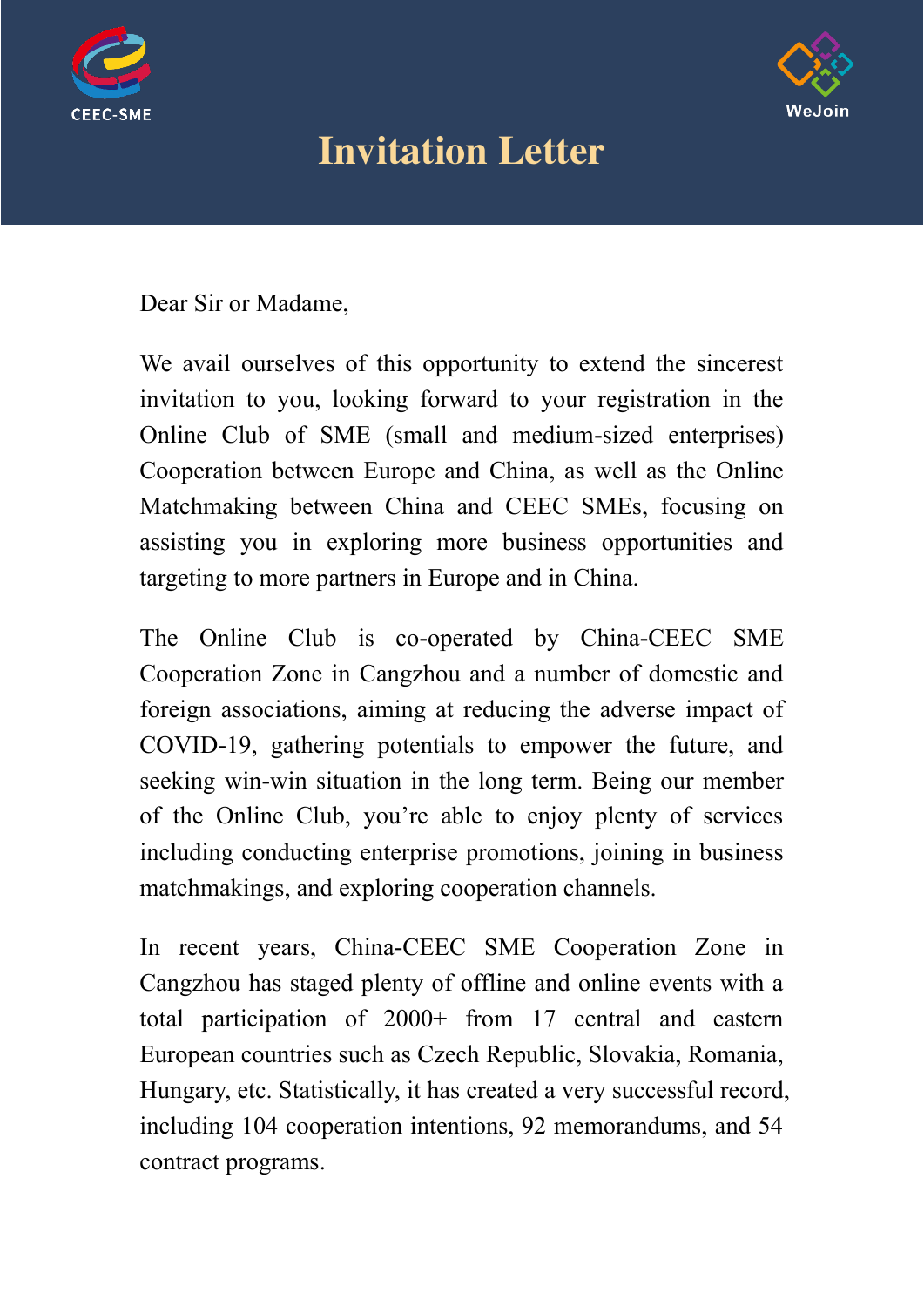Join the Online Club now and you will:

| $\lambda^{+}$ | Easily find your target business partners as friends<br>and shoot instant messaging.                             |
|---------------|------------------------------------------------------------------------------------------------------------------|
| ᇈ             | Join in the "one-to-one" negotiations.                                                                           |
| 菖             | Display products or services with pictures and texts.                                                            |
| $\mathsf{D}$  | Upload recorded videos or initiate live videos to<br>visually demonstrate the capabilities of the<br>enterprise. |
|               | Participate in the "one-to-many" enterprise<br>roadshows.                                                        |
| $ \equiv $    | Access to kinds of latest business information.                                                                  |
|               | Identify new partners and business opportunities<br>continuously.                                                |
|               | Enjoy exclusive services launched by the Club in<br>the future.                                                  |

As a key program of the Club, the Online Matchmaking between China and CEEC SMEs 2021 is to be held on June 16 to 17. It is co-organized by the Trade Development Bureau of the Ministry of Commerce, China Center for Promotion of SME Development, and Cangzhou Municipal Government, and operated by the China-CEEC SME Cooperation Zone in Cangzhou and Beijing Shu-Zi-Hui-Ju Information Technology Co., Ltd.

The Online Matchmaking is expecting 300 enterprises from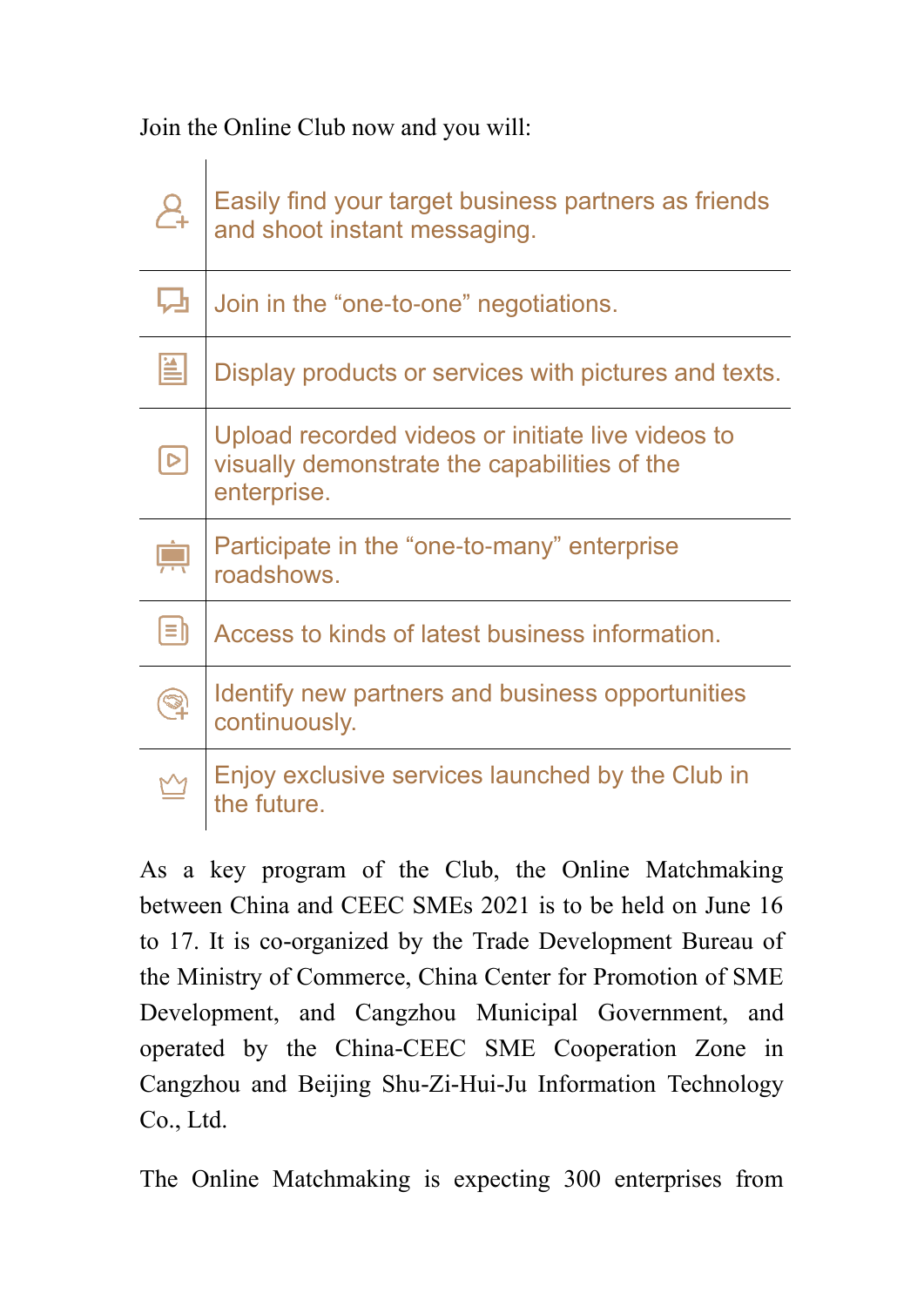China and the Central and Eastern European countries, as well as other European countries. The specific scope is listed as follows:



## General Aviation

aircraft R&D and manufacturing, aviation service guarantee, aviation training, market operation, etc.



## Environmental Protection

environmental protection equipment manufacturing, solid waste treatment & recycling, environmental engineering, seawater desalination, pollution prevention & control, application of energy saving technology, etc.



#### Automobile Industry

automobile and parts manufacturing, caravan manufacturing, industrial design, new energy vehicles, etc.



#### Medical & Health Care

medical instruments, health & epidemic prevention, health products, biological medicine, etc.



## Commodity Trading

snacks, wines, dairy products, crystal & glass products, hardware, household products, etc.

Please click the link below or scan the QR code to complete the